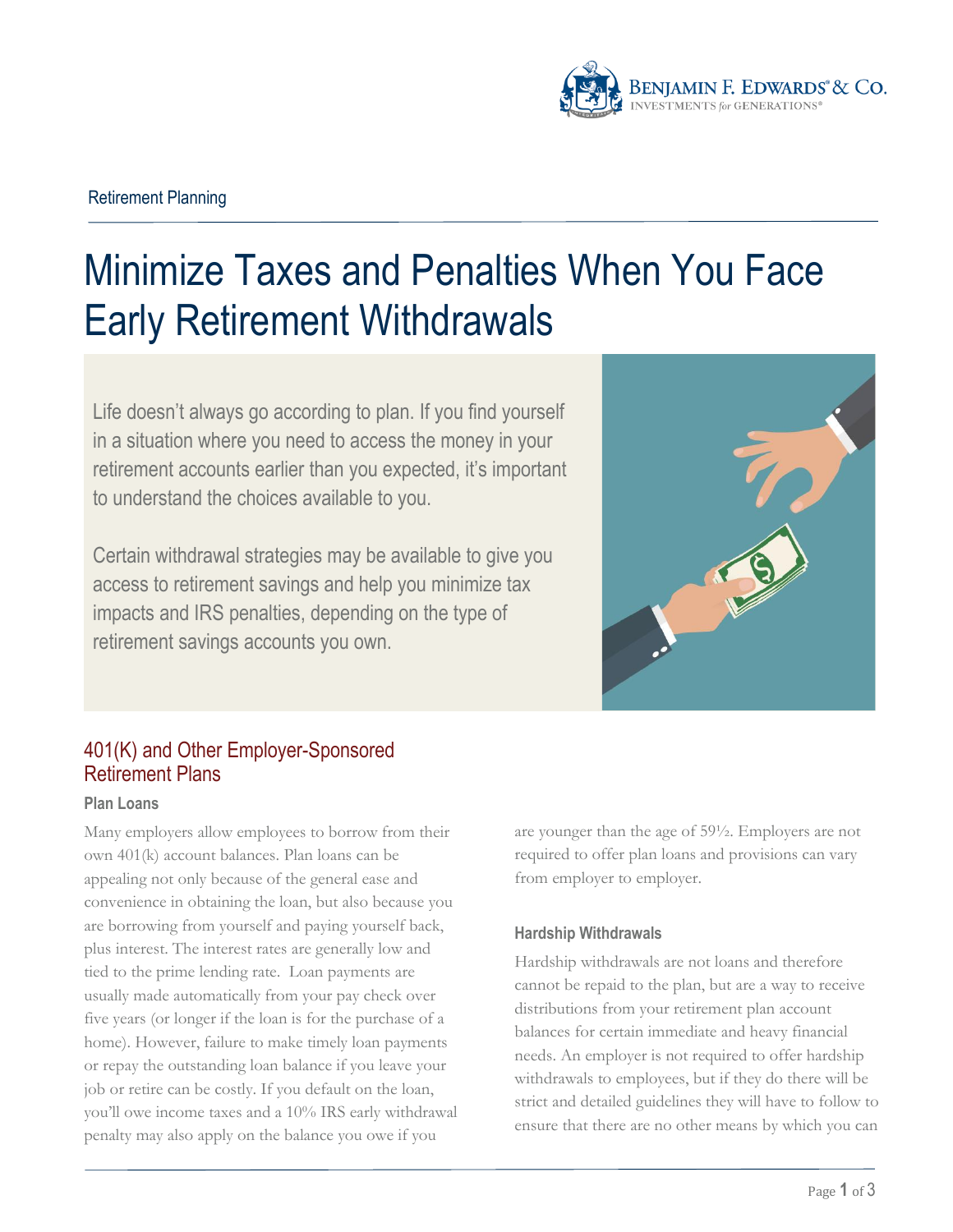

# Retirement Planning

meet your financial need. Hardship withdrawals are subject to income tax and the 10% early withdrawal penalty if you are younger than age 59½.

### **In-Service, Non-hardship Withdrawals**

Some employers will also allow you to withdraw a portion of your retirement account balances while working, without demonstrating a specific financial need. In-service, non-hardship withdrawals cannot be repaid to the plan and are subject to income taxes, the 10% early withdrawal penalty, and the 20% mandatory withholding requirement if not directly rolled over to an eligible retirement account.

### **"55 and Over" Exception**

If you are or will be age 55 or older during the year you separate from service, distributions you receive from the retirement plan are not subject to the 10% early withdrawal penalty. However, distributions paid to you will be subject to mandatory 20% withholding and income taxes unless directly rolled over to an eligible retirement plan.

# IRAs, SEPs and SIMPLEs

### **Roth IRAs**

Roth IRAs offer a unique opportunity for access to your retirement savings. Roth IRA distributions are made in a specific order. First, your annual contributions are distributed and because your contributions to a Roth IRA are after-tax, you are able to withdraw up to the amount contributed at any time and for any reason without having to pay income taxes or IRS penalties. Next, if you funded a Roth IRA through a conversion of assets from a traditional IRA or employersponsored retirement plan, you may also withdraw up to the amount converted without paying taxes (because taxes were paid at the time of conversion). However, the 10% early withdrawal penalty will apply if you are younger than age 59½ and the converted balances are distributed in the first five years following the conversion. Under certain circumstances an exception to the 10% penalty may apply. Last, any earnings on your contributions that are withdrawn before the combination of five years and age 59½, will both be taxable and subject to the 10% penalty unless an exception applies.

### **Penalty-free IRA Withdrawals**

The IRS considers all IRA withdrawals before the age of 59½ to be premature distributions. In addition to requiring you to pay income taxes on a premature IRA distribution, the IRS generally imposes an additional 10% penalty on the taxable amount. With SIMPLE IRAs, the penalty increases to 25% if the distribution is taken within the first two years of participation in the plan. However, there are certain circumstances when taxable premature IRA distributions are not subject to the penalty. Here are some of the exceptions that are available:

 **First-Time Home Purchase**. A first-time home purchase withdrawal cannot exceed \$10,000 in your lifetime. To qualify for the firsttime home buyer exception, you must not have owned a home for the two years prior to the purchase. The distribution must be used within 120 days and can be used for qualified acquisition costs for you, your spouse, children, grandchildren, parents or even grandparents.